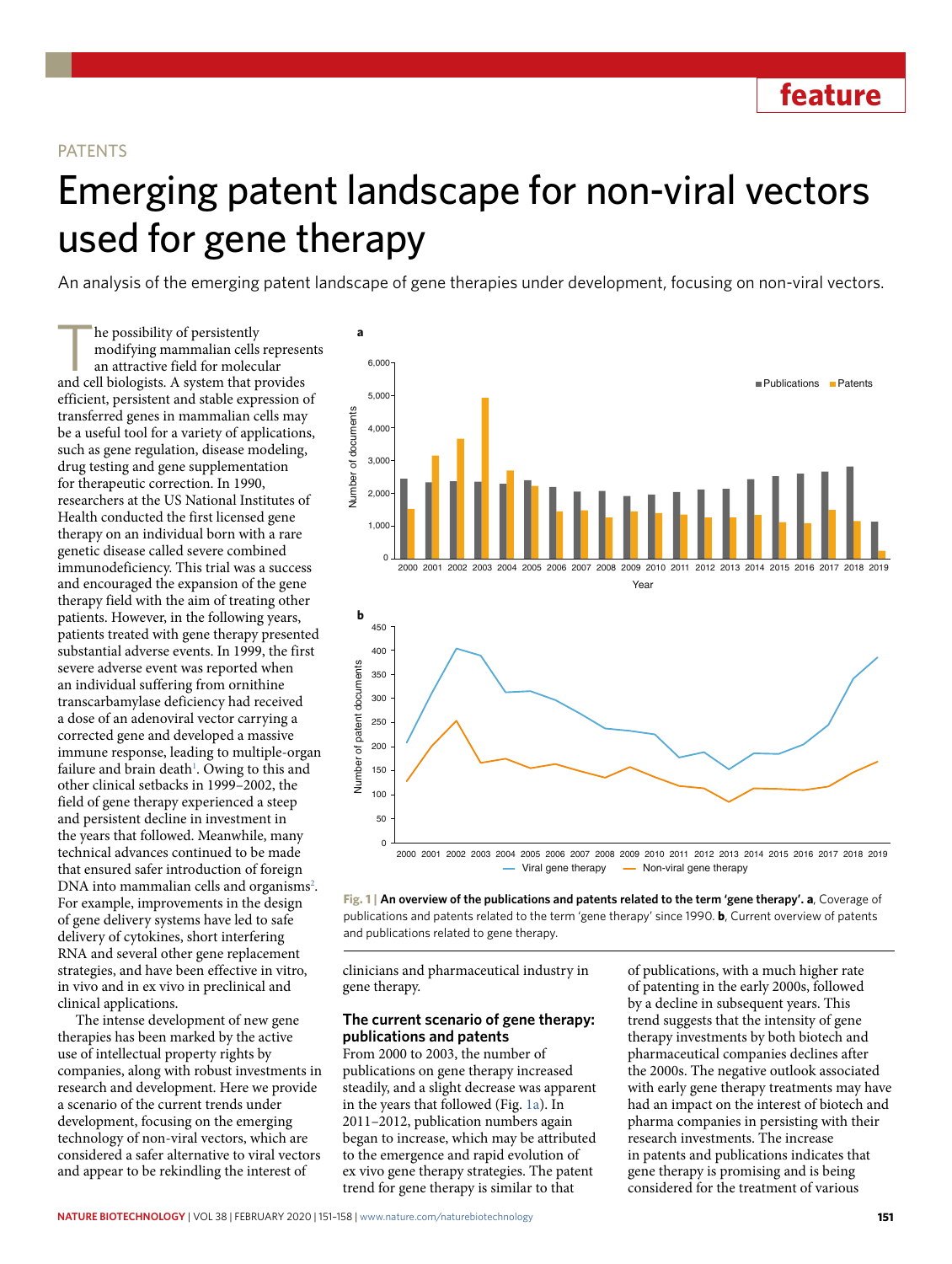





diseases. The distribution of data suggests that although the vast majority of patents and publications are on viral vectors, the amount related to non-viral vectors may be experiencing a renewed increase since 2016 (Fig. 1b).

## **Current trends in the development of emerging gene therapy products**

Despite the adverse events mentioned earlier, several advances have been made in the field of gene therapy. Many technical advances have been achieved with the aim of introducing foreign DNA into mammalian cells, and also many efforts have been made in improving and refining several expression vector systems. To identify major trends in the discovery and development of novel 'gene therapy drugs', we analyzed data available in the Integrity database (Clarivate Analytics). At the time of our latest analyses, there were 4,692 drugs registered in the database that are related to gene therapy, and these were subdivided further into groups according to the main organizations participating in this technological field, the disease target or the therapeutic development status (Fig. 2).

When we examined the organizations with respect to the number of gene therapy products in development (Fig. 2a), the University of Pennsylvania appeared in first place with 106 drug candidates, focused on products for the treatment of Crigler-Najjar syndrome, spinal muscular atrophy, influenza, hemophilia A, ornithine transcarbamylase deficiency and CAR-T cells. The organization with the second greatest number of drug candidates related to gene therapy was INSERM (National Institute for Health and Medical Research, France), with 104 drugs, focused mainly on sickle cell anemia, microRNAs, and CAR-T cells. The organization with the third greatest number of drug candidates in gene therapy was the University of Florida, with 102 drugs, including the development of newer and safer agents for the delivery of therapeutic genes to patients with genetic diseases such as cystic fibrosis and alpha 1-antitrypsin deficiency.

Regarding the disease type, cancer was the most commonly treated disease with gene therapy. In fact, multiple gene therapy strategies have been developed to treat a wide variety of cancers, including gene therapy with suicide genes, oncolytic viruses,

anti-angiogenic genes and therapeutic gene vaccines. Neurological diseases appeared in second place, and recent progress in gene therapy has allowed for promising novel treatments for neurodegenerative diseases including Parkinson's disease and Huntington's disease (Fig. 2b). Among the two main gene delivery strategies used in clinical trials, approximately 56% of the clinical trials use ex vivo and 43% use in vivo approaches (Fig. 2c). Although viral vectors are the most widely used in clinical trials (Fig. 2d), these vectors are still associated with risks of integration into the host-cell genome and immune response against the viral vectors. Therefore, 9% of current clinical trials are using plasmid or naked DNA (non-viral) as an alternative to viral vectors. Evaluation of the number of gene therapy products currently in development revealed that the majority of studies are still in the biological testing or preclinical phases (Fig. 2e).

There currently are 16 gene therapy products on the market (Table 1), of which 13 are based on viral vectors and three are non-viral products. Neovasculogen, the first non-viral gene therapy product, was launched by the Human Stem Cells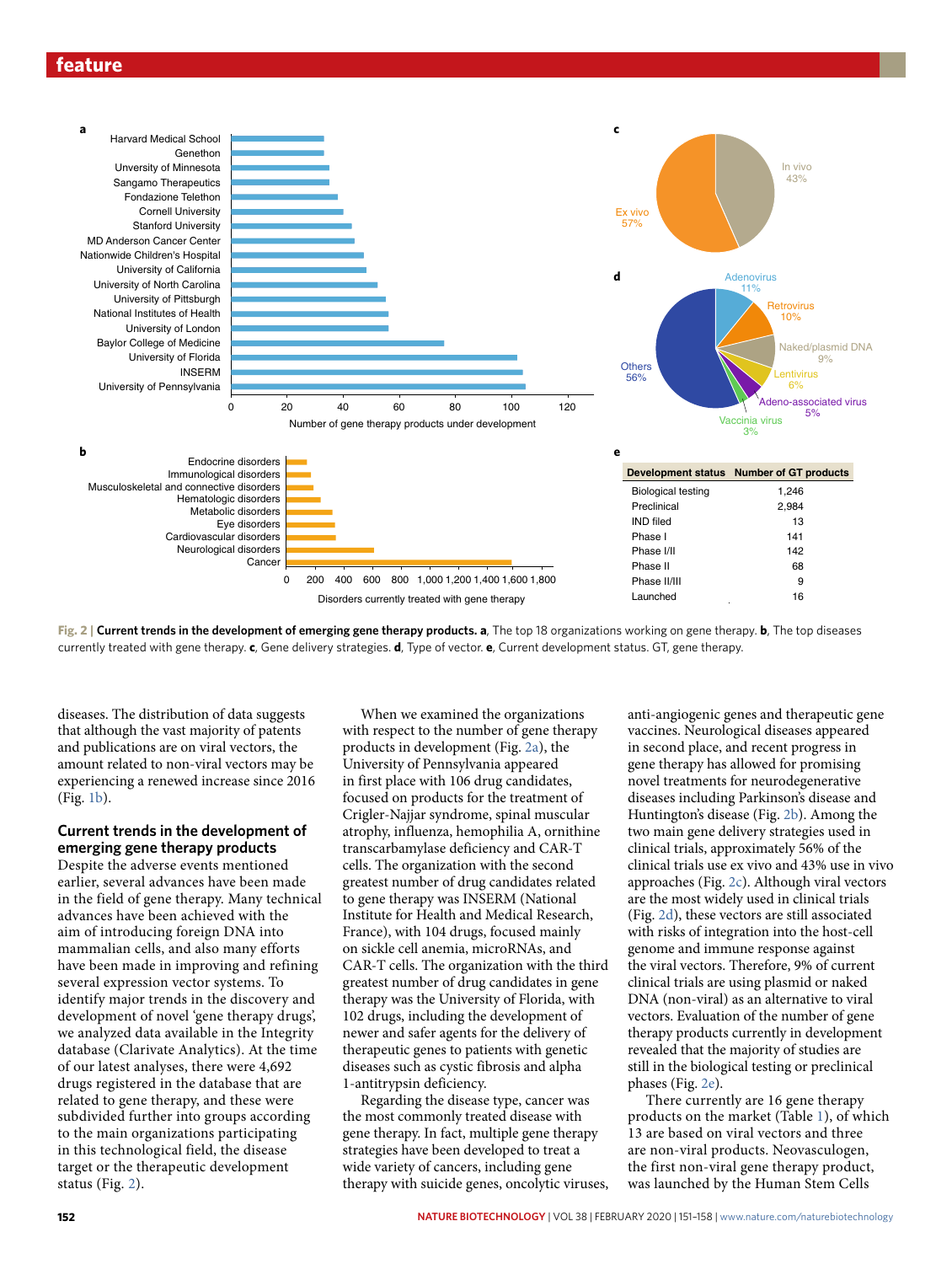| Product       | Vector type               | Application                                                                    | <b>Highest phase</b> | Gene                                            | Organization                  |
|---------------|---------------------------|--------------------------------------------------------------------------------|----------------------|-------------------------------------------------|-------------------------------|
| Gendicine     | Adenovirus                | Cancer, head and neck<br>(squamous cell carcinoma)                             | Launched 2004        | p53                                             | SiBiono                       |
| Oncorine      | Adenovirus                | Cancer, rhinopharyngeal                                                        | Launched 2006        | p53                                             | Shanghai Sunway Biotech       |
| DeltaRex-G    | Retroviral                | Cancer, solid tumor                                                            | Launched 2007        | Dominant-negative mutant of<br>cyclin G1        | Epeius Biotechnologies        |
| Neovasculogen | DNA plasmid               | Peripheral arterial disease                                                    | Launched 2012        | <b>VEGF</b>                                     | Human Stem Cells<br>Institute |
| Imlygic       | Herpes simplex<br>virus 1 | Melanoma, metastatic                                                           | Launched 2015        | GM-CSF                                          | Amgen                         |
| Strimvelis    | Retroviral                | Adenosine deaminase<br>deficiency                                              | Launched 2016        | Adenosine deaminase                             | <b>Orchard Therapeutics</b>   |
| Invossa       | Retroviral                | Osteoarthritis, knee                                                           | Launched 2017        | Transforming growth factor beta1<br>$(TGF-b1)$  | Kolon Life Science            |
| Zalmoxis      | Retroviral                | Hematologic, blood cancer                                                      | Launched 2017        | HSV-TK/Neo fusion suicide gene                  | MolMed                        |
| Kymriah       | Lentiviral                | Leukemia, acute lymphocytic                                                    | Launched 2017        | CART-19                                         | <b>Novartis</b>               |
|               |                           | Lymphoma, diffuse large B-cell                                                 | Launched 2018        | CART-19                                         |                               |
|               |                           | Leukemia, B-cell acute<br>lymphocytic                                          | Launched 2019        | CART-19                                         |                               |
| Yescarta      | Retroviral                | Lymphoma, B-cell, diffuse large<br>B-cell, primary mediastinal<br>large B-cell | Launched 2017        | CART-19                                         | Kite Pharma                   |
| Spinraza      | No vector                 | Spinal muscular atrophy                                                        | Launched 2017        | SMN2-directed antisense<br>oligonucleotide      | Biogen                        |
| Glybera       | Adeno-associated          | Lipoprotein lipase deficiency                                                  | Withdrawn 2017       | Lipoprotein lipase                              | Chiesi Farmaceutici           |
| Luxturna      | Adeno-associated          | Retinal dystrophy                                                              | Launched 2018        | Retinal pigment epithelium-<br>specific (RPE65) | <b>Spark Therapeutics</b>     |
| Zolgensma     | Adeno-associated          | Spinal muscular atrophy type 1                                                 | Launched 2019        | Survival motor neuron 2 (SMN2)                  | AveXis                        |
| Collategene   | DNA plasmid               | Critical limb ischemia                                                         | Registered 2019      | Hepatocyte growth factor                        | AnGes                         |
| Lentiglobin   | Lentiviral                | Thalassemia, beta (major)                                                      | Registered 2019      | Hemoglobin subunit beta                         | bluebird bio                  |

#### **Table 1 | Gene therapy drugs launched in the market**

Institute (Russia). It consists of a plasmidbased vector encoding vascular endothelial growth factor (VEGF-165). The second product is Collategene, a DNA plasmid encoding the human hepatocyte growth factor (HGF) gene developed by AnGes (Japan). The last product in the market is Spinraza (nusinersen), an antisense oligonucleotide indicated for treatment of spinal muscular atrophy in children and adults.

Even though there are many different approaches to the genetic modification of cells, the most efficient way to introduce genetic material into cells remains well represented by viral gene-delivery systems, as reflected in the number of launched products (Table 1). Viral vectors are efficient in generating persistently modified mammalian genomes. However, they also present several limitations and drawbacks. First, in the case of retroviral (including lentiviral) vectors, there is a risk of insertional mutagenesis. Various studies have shown that integration

target site selection is not random<sup>3-5</sup> and the viral vector targets some regions preferentially, generating cis*-*activation of proto-oncogenes or suppression of tumor-suppressor genes, as well as transactivation of endogenous genes due to their interaction with viral proteins. Second, with viral vectors, there is a risk of an immune response and enhanced inflammation. Several mechanisms may explain the immunogenicity of viral vectors. For example, viral DNA is more prone to be recognized by the cellular RNA-DNA sensing system<sup>6</sup>. Nuclear and cytosolic proteins can bind 'non-self' DNA or RNA and trigger the innate immunity of cells, which leads to the epigenetic silencing of the viral DNA, inducing cell death and the activation of adaptive immunity<sup>7</sup>. Third, viral DNA is prone to epigenetic silencing when it is introduced as foreign DNA in mammalian cells<sup>6,7</sup>. Fourth, the substantially higher costs required for viral production<sup>8</sup> hinder translation of additional viral vector systems into clinical applications.

## **Patents and trends related to non-viral vectors used for gene therapy**

To provide a patent landscape and to identify technologies that use non-viral vectors, we performed search queries using Derwent Innovation and PatSnap to assess the patenting trend in the technology field for non-viral vectors (Fig. 3a). The patent applications follow the same pattern seen in our search query of scientific publications. The highest volume of applications was observed in the early 2000s, followed by a decrease in the years that followed. A geographic breakdown showed the distribution of the patents in the technology fields across different jurisdictions. The United States is the country with the most (24.04%) patents first deposited, followed by Europe and China (Fig. 3b).

To understand how the different applications of using non-viral vectors for gene therapy have changed over time in terms of the direction of technology and investment trends, we analyzed the annual International Patent Classification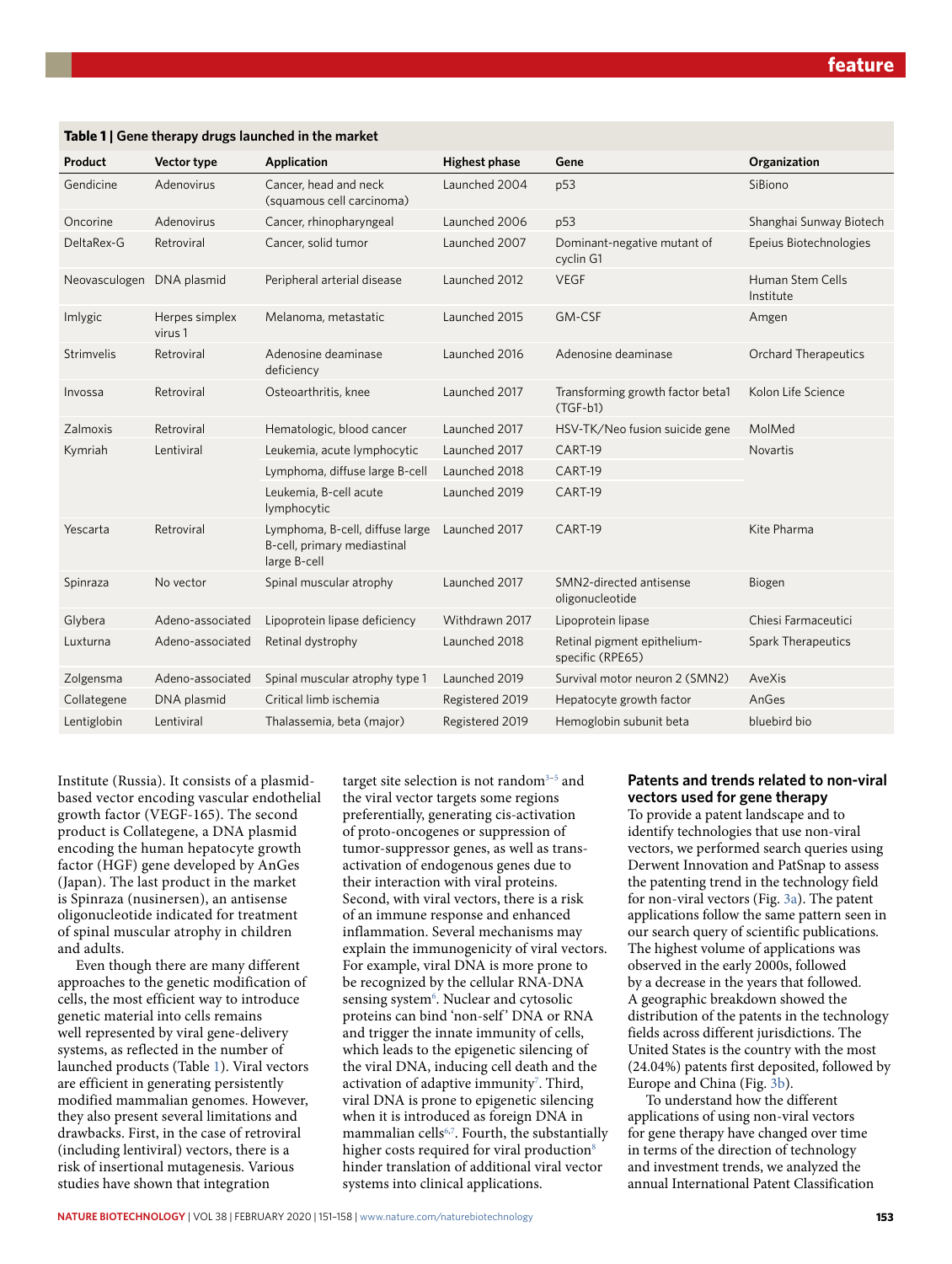

**Fig. 3 | Patenting trends in the technology field of non-viral vectors. a**, Annual patenting rate. The published patent applications are displayed in green, and the published granted patents displayed in yellow. **b**, Percentage of the patents across jurisdictions. WIPO, World Intellectual Property Organization; PCT, Patent Cooperation Treaty.

patent trend. In the early 2000s, the two areas with the most patent applications were C12N15 for vector/plasmid design and A61K48 for medicinal preparation containing genetic material that is inserted into cells of the living body to treat genetic diseases (Fig. 4a). In recent years, the number of patents related to vector or plasmid design has grown again. The top ten cited patents are shown in Fig. 4b. The most cited patent in this field is related to a construction of a single gene encoding a signal-chain immunoglobulin-like molecule (US5892019), which facilitates ex vivo transfection of cells for gene therapy protocols. The subsequent two in the list of most cited patents (WO1993025673A1 and US5922687) are related to methods to improve gene delivery (for ex vivo or for in vivo gene therapy). The top patent inventors have included Thomas Weimer from CSL Behring, who is involved in 13 patents, followed by Stefan Schulte, who has been involved in 10 patents (Fig. 4c). When we queried the patent databases according to the main patent assignees, CSL Behring, Curevac and the Wisconsin Alumni Research Foundation (WARF) appeared in first place with 13 patents, followed by Genzyme with 12 patents (Fig. 4d).

To obtain a deeper understanding of the concepts relating to the main organizations in the field of non-viral vectors, we generated a cell diagram representation of the patent landscape, which provided a macroscopic glimpse of patenting trends and helped us to better visualize technology trends. To achieve this, we evaluated the keywords of the patents belonging to the main organizations. Relative coverage was represented by the number of cells

in each organization, with each cell representing the same number of patents (628 International Patent Documentation (INPADOC) families were used) (Fig. 5). The top five organizations currently focusing on viral vectors are CSL Behring, WARF, Genzyme, Curevac and Baylor College of Medicine.

CSL Behring is a multinational biopharma company with patents related to non-viral vectors applied in the production of coagulation recombinant factors. Through the acquisition of Calimmune, CSL is now focused on the development of ex vivo hematopoietic stem cell gene therapy for the treatment of sickle cell disease and β-thalassemia, which complements CSL Behring's current product portfolio and deep expertise in hematology. WARF is an independent nonprofit technology transfer organization serving the University of Wisconsin–Madison and Morgridge Institute for Research. WARF is involved in patents comprising plasmids to immortalize cells and is also investing in methods for delivering gene therapies to specific tissues. Genzyme has been developing patents to improve gene therapy delivery methods and also to develop CpG-reduced plasmid vectors with an ubiquitin promoter that is not inactivated over time in vivo. Curevac has been investing in mRNA as a drug that holds the potential to revolutionize vaccination, protein replacement therapies, and the treatment of genetic diseases. Curevac's patent portfolio encompasses the design of mRNA manufacturing and intracellular delivery methods. Baylor College of Medicine is investing in minicircle DNAs, composed of eukaryotic sequences only, which is an interesting

approach to increase the safety and efficiency of plasmid-based vectors for gene therapy.

#### **Non-viral vectors as favorable emerging gene therapy products**

We can envisage non-viral vectors as highly desirable since they are easier to produce on a large scale and to characterize chemically, enable a higher reproducibility of production on a large scale, harbor a greater transgene capacity and generate fewer concerns regarding biosafety. Non-viral systems are still relatively less efficient when compared to viral systems, as expression of the encoded transgenes remains transient. To overcome the challenges inherent to non-viral vectors, improvements are needed still to secure their stability and potency. This may include actions aiming to enhance transfection efficiency, vector establishment and vector maintenance in the host cell nucleus, as well as decreasing plasmid loss, cell toxicity and production costs. The combination of several of these improvements already under development could be transformative in making nonviral DNA vectors an increasingly favorable emerging gene therapy tool.

Over the past few years, several attempts have been made to generate more efficient non-viral vectors. Episomal vectors based on scaffold-matrix attached regions address the serious problem of plasmid loss and provide mitotic stability of established plasmids by attaching the DNA to the nuclear matrix during DNA segregation into progeny cells, as demonstrated by the prototype episomal vector known as pEPI<sup>9</sup>. Additionally, these plasmids achieve an increase in transgene expression by facilitating the access of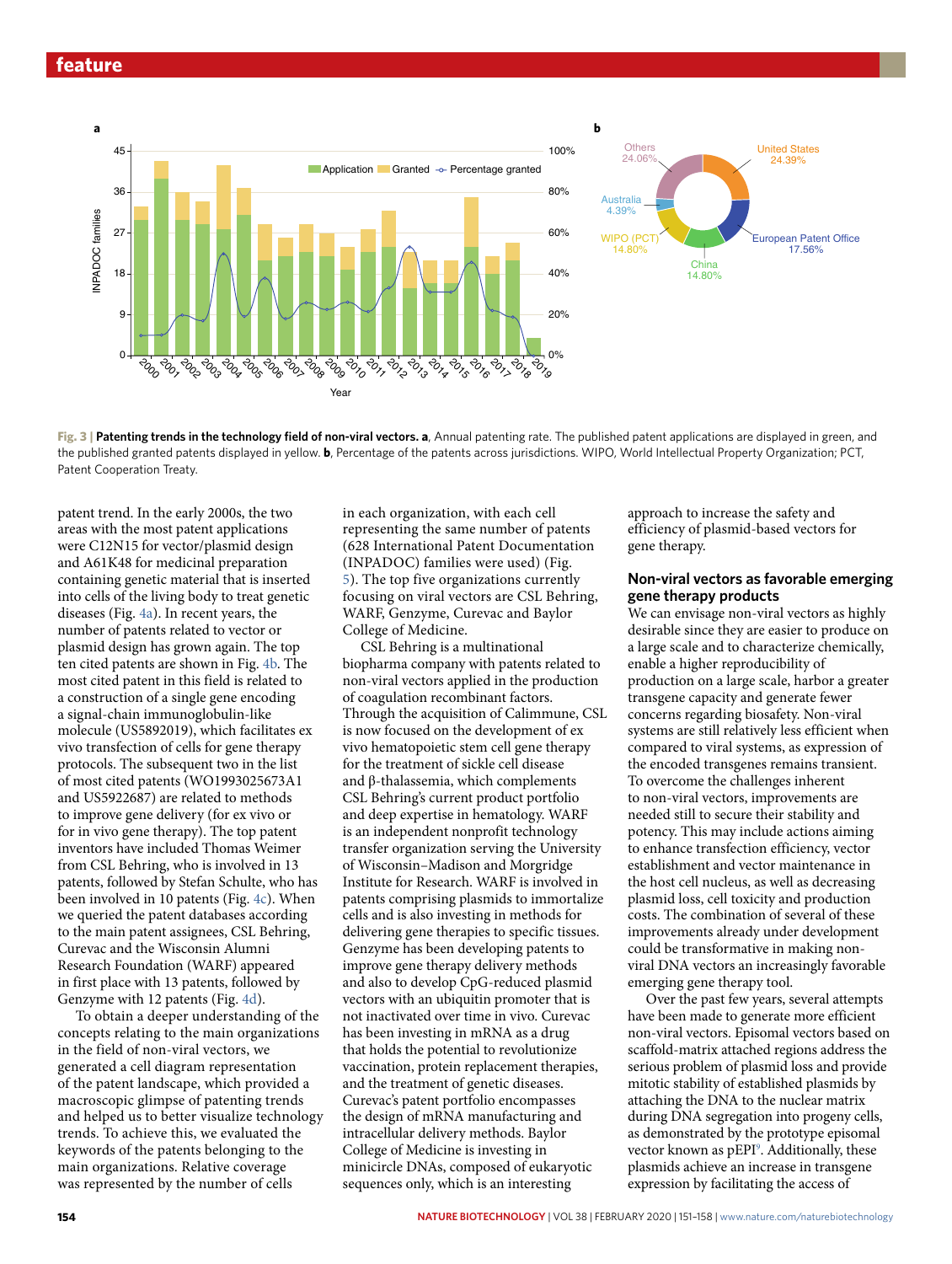

**Fig. 4 | Direction of technology and investment trends analyses. a**, Time evolution of patent family publication according to International Patent Classification (IPC) codes (for further information on IPC codes, visit [https://www.wipo.int/classifications/ipc/en/\)](https://www.wipo.int/classifications/ipc/en/), with circle sizes representing the number of patents registered in that particular year. C12N15:, mutation or genetic engineering; DNA or RNA concerning genetic engineering, vectors, for example, plasmids, or their isolation, preparation or purification; use of hosts thereof. A61K48: medicinal preparations containing genetic material which is inserted into cells of the living body to treat genetic diseases; gene therapy. A61K38: medicinal preparations containing peptides. C07K14: peptides having more than 20 amino acids; gastrins; somatostatins; melanotropins; derivatives thereof. C12N5: undifferentiated human, animal or plant cells, for example, cell lines; tissues; cultivation or maintenance thereof; culture media thereof. A61K31: medicinal preparations containing organic active ingredients. A61P35: antineoplastic agents. A61K47: medicinal preparations characterized by the non-active ingredients used, for example, carriers or inert additives; targeting or modifying agents chemically bound to the active ingredient. A61K35: medicinal preparations containing materials or reaction products thereof with undetermined constitution. A61K39: medicinal preparations containing antigens or antibodies. **b**, Top ten cited patents related to non-integrating vectors. **c**, Top inventors. **d**, Top organizations working with non-integrating vectors.

transcription factors to gene regulatory regions to drive transcription. Modifications of pEPI include chromosomal elements, such as a replication-initiation region $10$ , ubiquitous chromatin opening elements $11$ , and the cHS4 insulator from the chicken β-like globin gene cluster, which were successfully incorporated into pEPI vectors, contributing to the formation of autonomously replicating genetic episomes<sup>11,12</sup>. Furthermore, the reduction of CpG content in the pEPI vector

backbone resulted in plasmids that achieved more efficient transgene expression in vitro and in vivo, generating the vector  $pEPITO^{13}$ . All of these modifications have resulted in substantial improvements of cell stability and expression from non-integrating vectors for a long period of time (3 to 8 months in vitro), compared to non-integrating vectors free from viral sequences that still need to be optimized and refined to enter the pipeline for promising applications relating to gene

therapy and to ultimately show success in clinical trials.

The choice of delivery technologies is crucial for the success of gene delivery. In vivo gene delivery has been gaining a lot of attention, as it avoids ex vivo manipulation of cells, making the procedure simpler and cheaper. Non-viral vectors are considered safer, especially for in vivo administration. However, the efficiency of transfecting host cells is relatively low in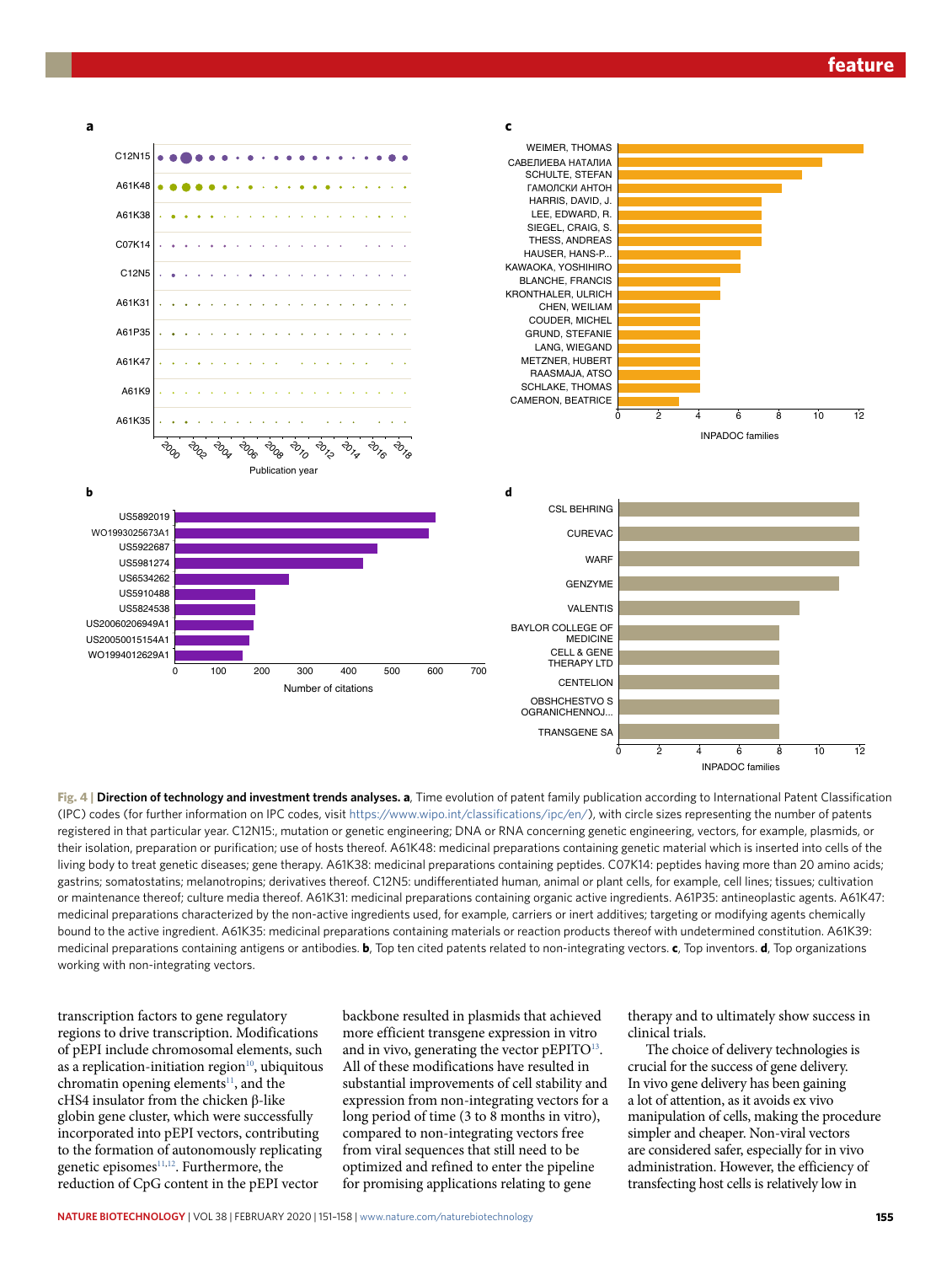

**Fig. 5 | Cell diagram representing the most prevalent keywords from the patents belonging to the top organizations in the technology field.** Red, CSL Behring; blue, Wisconsin Alumni Foundation; yellow, Genzyme; green, Curevac; purple, Baylor College of Medicine; gray, other.

non-viral systems compared to viral systems, and recently different synthetic materials for enhancing gene delivery have been developed to maximize therapeutic benefits and minimize toxicity. Many materials have augmented the non-viral transfection efficiency for enhancing delivery. Some examples, including the use of polymers, nanoparticles and liposomes, show enhanced delivery of non-viral vectors and hence have augmented non-viral transfection efficiency. Innovations in the field of gene delivery could substantially impact the more efficient and rapid translation of non-viral vectors toward emerging product candidates in the next few years.

### **Conclusions**

Genetic therapies are considered the most complex therapeutic system ever developed. Many of these therapies have already demonstrated therapeutic efficacy in preclinical and clinical studies conducted in the academic setting and are now are undergoing commercial development. This type of therapy is in transition from the academic model to an industrial drug development model, with partnerships with biotech companies whose expertise will be essential for a broad clinical application of gene therapy. Despite many advances, the vast majority of clinical trials still use viral

vectors and several challenges remain, including addressing genotoxicity from integrating vectors, improving gene transfer, achieving ideal expression levels and avoiding immune responses to viral vector sequences. The possibility of using non-viral and also potentially episomal vectors for gene therapy represents one of the most interesting and intriguing fields of gene therapy research. New innovations will certainly continue to arise to generate systems using non-viral vectors, with the potential to be scaled up and become suitable for clinical use.

#### **Methods**

**Patent search.** This study has some limitations due to the search methodology and the availability of information in a dynamic and rapidly evolving technological field. Our analyses are based on a set of keyword-selected and patent families; therefore, irrelevant documents may be included, and some documents relevant to the topic may have been missed from the analyses owing to the scope of the search queries. We believe that the limitations are minimized because of our deep understanding of the technical field, as well as professional patent research skills that optimize search queries to maximize the integrity of the analyses presented in this study.

To search specifically for non-integrative vector patents, the PatSnap database was used. A search query was developed to retrieve patents related to gene therapy inventions that were mentioned in the title, abstract and claims (TAC) of patents. The following search query was used:

TAC: ((TAC:("non viral vector" OR "non-viral vector" OR "non integrat\* vector" OR "non-integrat\* vector" OR (episom\*) OR (plasmid\*) OR (minivector) OR (minicircle) OR (miniplasmid)) AND TA:("gene therapy" OR "Cell therapy")) NOT TAC:("adeno associated virus" OR (AAV) OR (Adenovir\*) OR "oncolytic viral vector " OR (retrovir\*) OR (lentivir\*))).

The search was performed on 22 May 2019 and retrieved 628 INPADOCs families (2,362 documents). INPADOCs stands for International Patent Documentation and represents a set of patent documents of a single invention that were extended for many countries. The total records account for all patent documents that were not grouped into INPADOCs families.

**Search for gene therapies under development.** To search for gene therapies under development and leading compounds, we used the Integrity Database from Clarivate Analytics. The search was performed in May 2019 using the "Drugs and Biologics" section following a search for 'gene therapy' in the 'product type' field. A total of 4,692 drugs and biologicals were registered in the database. Using the information from the drug's milestones, we analyzed the current trends in the development of new 'gene therapy' drugs, including the top 18 assignees of patents, the top diseases currently treated with Gene Therapy and current development status. In this study, we applied the following definitions of development status used by the Integrity Database. (i) Biological testing: products from patents are entered into this phase; synthesis and preliminary pharmacology (in vitro testing) data may be available. (ii) Preclinical: in vivo testing; testing on animals has started. (iii) Investigational new drug application (IND) filed: application has been filed with the competent authority requesting permission to test the drug on humans (IND filed in the United States). (iv) Phase I: initial studies have started to determine the metabolism and pharmacologic actions of drugs in humans, the side effects associated with increasing doses, and to gain early evidence of effectiveness; usually conducted on healthy volunteers. (v) Phase I/II: studies that combine certain aspects of phase I trials and phase II trials (for example, a safety study in patients). (vi) Phase II: controlled clinical studies conducted to evaluate the effectiveness of the drug for a particular indication or indications in patients with the disease or condition under study and to determine the common short-term side effects and risks. (vii) Phase II/III: studies that combine certain aspects of phase II trials and phase III trials. Phase III: expanded controlled and uncontrolled trials initiated after preliminary evidence suggests effectiveness of the drug has been obtained. These are intended to gather additional information to evaluate the overall relationship of the drug and provide an adequate basis for physician labeling benefit-risk. (viii) Launched: the drug is being marketed.

### Virginia Picanco-Castro<sup>1,2\*</sup> Cristiano Goncalves Pereira<sup>3,4</sup>, DimasTadeu Covas<sup>2,3</sup> Geciane Silveira Porto<sup>D<sub>4,5</sub></sup>, Aglaia Athanassiadou $\mathbf{D}^6$  and Marxa Leão Figueiredo<sup>1,7\*</sup>

*1 Department of Basic Medical Sciences, Purdue University College of Veterinary Medicine, West*  Lafayette, IN, USA. <sup>2</sup> Center for Cell-based Therapy *(CTC), Regional Blood Center of Ribeirão Preto, University of São Paulo, São Paulo, Brazil. 3 Strategic Partnerships and Business Development Office, Instituto Butantan, São Paulo, Brazil. 4 School of*